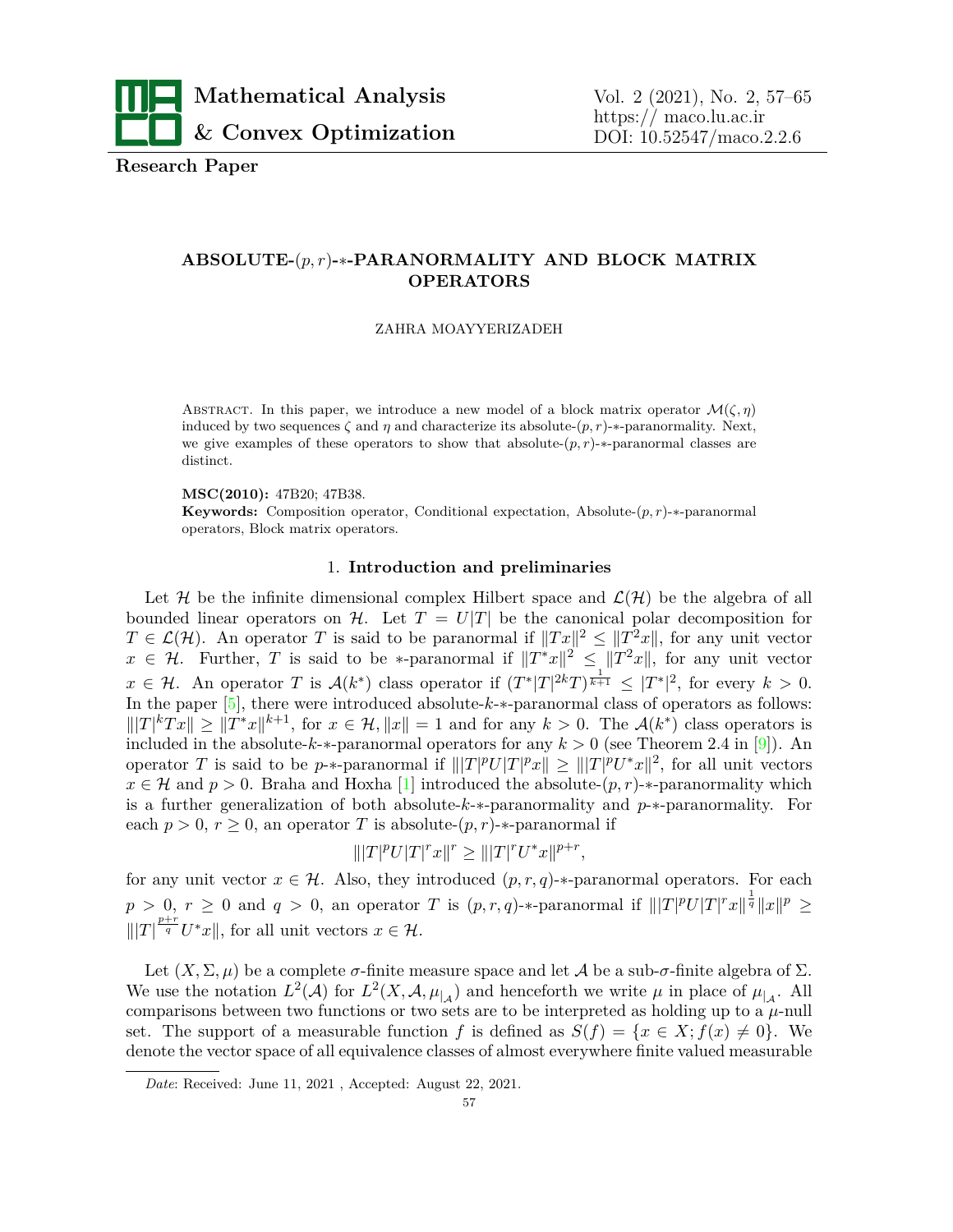## 58 F1. MOAYYERIZADEH

functions on *X* by  $L^0(\Sigma)$ . Let  $\varphi: X \to X$  be a transformation such that  $\varphi^{-1}(\Sigma) \subseteq \Sigma$  and  $\mu \circ \varphi^{-1} \ll \mu$ . It is assumed that the Radon-Nikodym derivative  $h = d\mu \circ \varphi^{-1}/d\mu$  is finitevalued or equivalently  $(X, \varphi^{-1}(\Sigma), \mu)$  is *σ*-finite. The composition operator  $C_{\varphi}$  acting on  $L^2(\Sigma) := L^2(X, \Sigma, \mu)$  is defined by  $C_\varphi = f \circ \varphi$ . The condition  $h \in L^\infty(\Sigma)$  assures that  $C_\varphi$  is bounded. For any non-negative  $\Sigma$ -measurable function *f* as well as for any  $f \in L^p(\Sigma)$  by the Radon-Nikodym theorem, there exists a unique  $A$ -measurable function  $E(f)$  such that

$$
\int_{A} Ef d\mu = \int_{A} f d\mu, \text{ for all } A \in \mathcal{A}.
$$

Hence we obtain a operator *E* from  $L^p(\Sigma)$  to  $L^p(\mathcal{A})$  which is conditional expectation operator associated with the  $\sigma$ -algebra  $\mathcal A$ . This operator will play major role in our work. For further information on conditional type operators, see  $[6, 10]$  $[6, 10]$ . Composition operators as an extension of shift operators are a good tool for separating weak paranormal classes. Classic seminormal composition operators have been extensively studied by Harrington and Whitley [[5\]](#page-7-0), Lambert [\[8](#page-8-2)], Singh [[11](#page-8-3)], Campbell [[3](#page-7-3)] and many other mathematicians.

In this paper, we will restrict ourselves to the Hilbert space  $\ell^2(\mathbb{N})$  of complex-valued functions on the natural numbers. The space of  $\ell^2(\mathbb{N})$  can also be denoted by  $L^2(\mathbb{N}, 2^{\mathbb{N}}, \mu)$ , where  $2^{\mathbb{N}}$  is the power set of natural numbers and  $\mu$  is a measure on  $2^{\mathbb{N}}$  define by  $\mu({n}) = m_n$ where  ${m_n}_{n=1}^{\infty}$  be a sequance of positive real numbers.

Let  $\{e_n\}_{n\in\mathbb{N}}$  be an orthonormal basis for  $\ell^2(\mathbb{N})$ , and  $f = \sum_{n\in\mathbb{N}} f_n e_n$  be in  $\ell^2(\mathbb{N})$ . Then some direct computations show that for each  $k \in \mathbb{N}$ :

(1.1) 
$$
h(k) = \frac{1}{m_k} \sum_{j \in \varphi^{-1}(k)} m_j, \qquad E(f)(k) = \frac{\sum_{j \in \varphi^{-1}(\varphi(k))}}{\sum_{j \in \varphi^{-1}(\varphi(k))}} m_j;
$$

In [[4](#page-7-4)], Exner, Jung and Lee introduced a model of block matrix operator and by using composition operators, characterize its *p*-hyponormality. In this paper we define a new block matrix on  $\ell^2(\mathbb{N})$ . Next, we obtain the  $(p, r, q)$ -*\**-paranormality and the absolute- $(p, r)$ -*\** paranormality criteria of these type block matrices. Finally, some examples presented which show that block matrix operators can distinguish between these classes.

## 2. **Characterizations**

Let  $\zeta := \{\zeta_i^n\}_{\substack{1 \leq i \leq t \\ 0 \leq n < \infty}}$ and  $\eta := {\eta_j^n}_{\substack{1 \le j \le s \\ 0 \le n < \infty}}$ be bounded sequences of positive real numbers. Let  $\mathcal{M}(\zeta,\eta) := [E_{ij}]_{0 \le i,j < \infty}$  be a block matrix operator whose blocks are  $(t+s) \times (t+1)$ matrices such that  $E_{ij} = 0, i \neq j$ , and

<span id="page-1-0"></span>(2.1) 
$$
E_{n} := E_{nn} = \begin{bmatrix} \zeta_{1}^{(n)} & & O \\ & \ddots & \\ & & \zeta_{t}^{(n)} \\ & & & \eta_{1}^{(n)} \\ & & & & \vdots \\ & & & & \eta_{s}^{(n)} \end{bmatrix}.
$$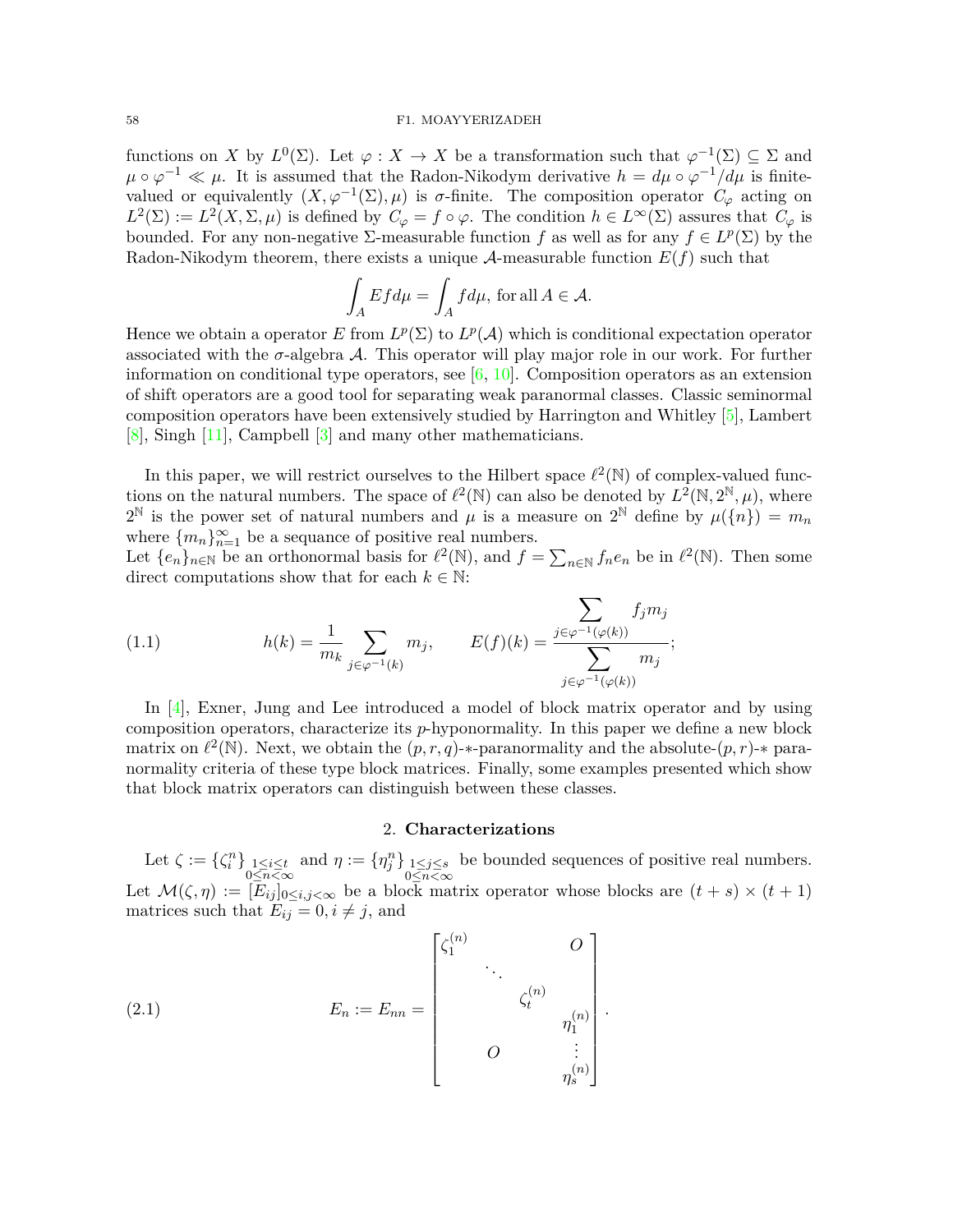where other entries are 0 except  $\zeta_*^n$  and  $\eta_*^n$  in [\(2.1](#page-1-0)). It is clear that block matrix *M* is bounded.

**Definition 2.1.** For two bounded sequences  $\zeta := \{\zeta_i^n\}_{\substack{1 \leq i \leq t \ 0 \leq n \leq \infty}}$ and  $\eta := {\eta_j^n}_{\substack{1 \le j \le s \\ 0 \le n < \infty}}$ , the block matrix operator  $\mathcal{M} := \mathcal{M}(\zeta, \eta)$  satisfying in  $(2.1)$  $(2.1)$  is called a block matrix operator with weight sequence  $(\zeta, \eta)$ .

Let *M* be a block matrix operator with weight sequence  $(\zeta, \eta)$  and let  $\mathcal{W}_\zeta(\zeta, \eta)$  be its corresponding operator on  $\ell^2$  relative to some orthonormal basis. Then  $\mathcal{W}(\zeta,\eta)$  may provide a repetitive form; for example  $t = 2$ ,  $s = 4$  and  $\zeta_i^{(n)} = \eta_j^{(n)} = 1$  for all  $i, j, n \in \mathbb{N}$ , then the block matrix operator with  $(\zeta, \eta)$  is unitarily equivalent to the following operator  $\mathcal{W}_{\zeta,\eta}$  on  $\ell^2$ defined by

$$
\mathcal{W}_{\zeta,\eta}(x_1,x_2,x_3,x_4,\ldots)=(x_1,x_2,\underbrace{x_3,x_3,x_3,x_3,x_4,x_5,\underbrace{x_6,x_6,x_6,x_6,x_7,x_8,\ldots}_{(4)}).
$$

We put  $X = \mathbb{N}_0$  and the power set  $\mathcal{P}(X)$  of X for the *σ*-algebra  $\Sigma$ . Define a non-singular measurable transformation  $\varphi$  on  $\mathbb{N}_0$  such that

<span id="page-2-0"></span>(2.2) 
$$
\varphi^{-1}(k(t+1)+t) = \{k(t+s)+i-1+t: 1 \le i \le s\}, \quad k = 0, 1, 2, ...,
$$

$$
\varphi^{-1}(k(t+1)+i-1) = k(t+s)+i-1, \quad 1 \le i \le t, \quad k = 0, 1, 2, ...
$$

If we choose *s* and *t* in such a way that their sum is always an even number, then we have

<span id="page-2-1"></span>(2.3) 
$$
\varphi^{2}(n) = \begin{cases} k(t+1) + t & n = k(t+s) + i + t - 1, 1 \leq i \leq s & k \in \mathbb{N}_{0}; \\ k(t+1) + t & n = k(t+s) + i - 1, 1 \leq i \leq t, k \in \mathbb{N}_{0}, k \text{ is odd}; \\ k(t+1) + i - 1 & n = k(t+s) + i - 1, 1 \leq i \leq t, k \in \mathbb{N}_{0}, k \text{ is even}. \end{cases}
$$

Throughout this paper, we assume that  $t + s$  is even. We write  $m({i}) := m_i, i \in \mathbb{N}_0$ , for the underlying point mass measure on  $X$ , and we suppose that each  $m_i$  is strictly positive.

**Proposition 2.2.** The composition operator  $C_\varphi$  on  $\ell^2$  defined by  $C_\varphi f = f \circ \varphi$  is unitarily *equivalent to the block matrix operator*  $\mathcal{M}(\zeta, \eta)$ *, where*  $\zeta := \{\zeta_i^n\}_{\substack{1 \leq i \leq t \\ 0 \leq n \leq \infty}}$  $and \eta := {\eta_j^n}_{0 \leq n < \infty}$ *and for each*  $n \in \mathbb{N}_0$ 

$$
\zeta_i^{(n)} = \sqrt{\frac{m_{n(t+s)+i-1}}{m_{n(t+1)+i-1}}} \quad (1 \le i \le t),
$$
  

$$
\eta_j^{(n)} = \sqrt{\frac{m_{n(t+s)+j+t-1}}{m_{n(t+1)+t}}} \quad (1 \le j \le s).
$$

*Proof.* Let  $e_i = \frac{1}{\sqrt{n}}$  $\frac{1}{m_i}\chi_i$  (*i*  $\in$  N<sub>0</sub>). Then  $\{e_i\}_{i\in\mathbb{N}_0}$  is an orthonormal basis for  $\ell^2$ . We have

$$
C_{\varphi}e_j = e_j \circ \varphi = \frac{1}{\sqrt{m_j}} \chi_{\varphi^{-1}\{j\}} = \frac{1}{\sqrt{m_j}} \sum_{i \in \varphi^{-1}(j)} e_i \sqrt{m_i}.
$$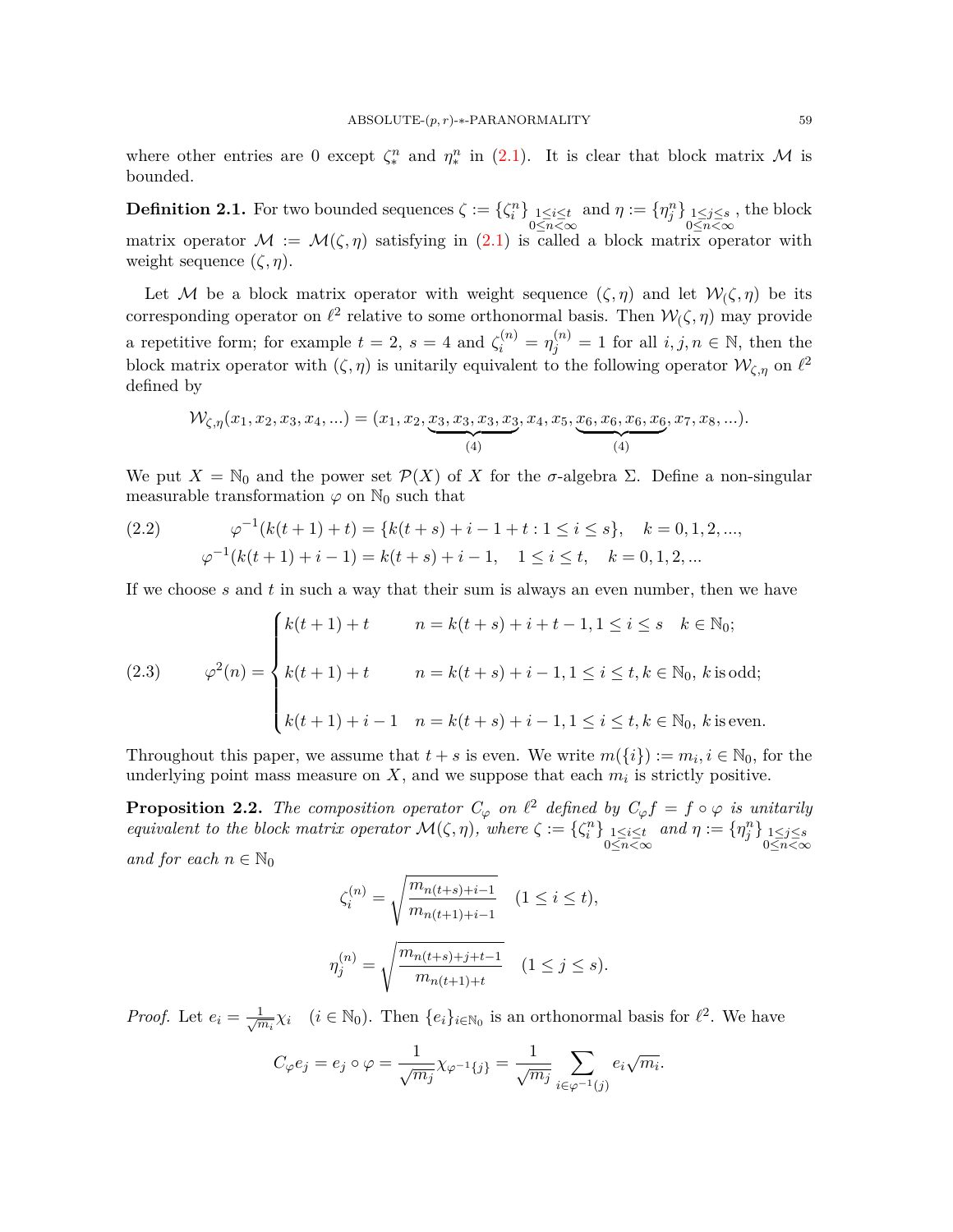Then, for each  $k \in \mathbb{N}_0$ , we have

$$
C_{\varphi}e_{j} = \begin{cases} \sum_{1 \leq i \leq s} \sqrt{\frac{m_{k(t+s)+i-1+t}}{m_{k(t+1)+t}}} e_{k(t+s)+i-1+t} & j = k(t+1)+t; \\ \\ \sqrt{\frac{m_{k(t+s)+i-1}}{m_{k(t+1)+i-1}}} e_{k(t+s)+i-1} & j = k(t+1)+i-1, 1 \leq i \leq t. \end{cases}
$$

Now, we set weight sequences  $\zeta := {\zeta_i^n}_{\substack{1 \le i \le t \\ 0 \le n < \infty}}$ and  $\eta := {\eta_j^n}_{\substack{1 \le j \le s \\ 0 \le n < \infty}}$ , where

$$
\zeta_i^{(n)} = \sqrt{\frac{m_{n(t+s)+i-1}}{m_{n(t+1)+i-1}}}, \quad 1 \le i \le t, 0 \le n < \infty,
$$

and

$$
\eta_j^{(n)} = \sqrt{\frac{m_{n(t+s)+j+t-1}}{m_{n(t+1)+t}}} \quad 1 \le j \le s, 0 \le n < \infty.
$$

Therefore, it is easy to check that  $C_{\varphi}$  is unitarily equivalent to the block matrix operator  $\mathcal{M}(\zeta,\eta)$  with weight sequence  $(\zeta,\eta)$ .

**Remark 2.3.** In Proposition 2.2, put  $t = 2$  and  $s = 4$ . Then,  $C_{\varphi}e_0 = \sqrt{\frac{m_0}{m_0}}e_0$ ,  $C_{\varphi}e_1 =$  $\sqrt{\frac{m_1}{m_1}}e_1, C_{\varphi}e_2 = \sqrt{\frac{m_2}{m_2}}e_2 + \sqrt{\frac{m_3}{m_2}}e_3 + \sqrt{\frac{m_4}{m_2}}e_4 + \sqrt{\frac{m_5}{m_2}}e_5$  and  $\cdots$ . Therefore, in this case,  $C_{\varphi}$  is equivalent to the block matrix

(2.4) 
$$
\begin{bmatrix} E_1 & & & \\ & E_2 & & \\ & & E_3 & \\ & & & \ddots \end{bmatrix} \text{ where } E_1 := E_{11} = \begin{bmatrix} \sqrt{\frac{m_0}{m_0}} & 0 & 0 \\ 0 & \sqrt{\frac{m_1}{m_1}} & 0 \\ 0 & 0 & \sqrt{\frac{m_2}{m_2}} \\ 0 & 0 & \sqrt{\frac{m_3}{m_2}} \\ 0 & 0 & \sqrt{\frac{m_4}{m_2}} \\ 0 & 0 & \sqrt{\frac{m_5}{m_2}} \end{bmatrix}.
$$

**Proposition 2.4.** [\[4\]](#page-7-4) *Let*  $\mathcal{M}(\zeta, \eta)$  *be a block matrix operator with weight sequence*  $(\zeta, \eta)$ *,*  $where \zeta := {\zeta_i^n}_{\substack{1 \le i \le r \\ 0 \le n < \infty}}$  $and \eta := {\eta_j^n}_{0 \leq n < \infty}$ *. Then there exists a measurable transformation*  $\varphi$  *on a σ*-finite measure space ( $\mathbb{N}_0$ *,*  $\mathcal{P}(\mathbb{N}_0)$ *, m*) *such that*  $\mathcal{M}(\zeta, \eta)$  *is unitarily equivalent to the composition operator*  $C_{\varphi}$  *on*  $\ell^2$ *.* 

**Proposition 2.5.** [\[7\]](#page-8-4) *The folllowing are equivalent:*

(*i*)  $C_{\varphi}$  *is absolute-*( $p, r$ )-*\**-paranormal.

$$
(ii) (h^r \circ \varphi) E(h^p) \ge h^{p+r} \circ \varphi^2 \text{ on } S(h).
$$

(*iii*)  $C_{\varphi}$  *is*  $(p, r, q)$ -*\**-paranormal.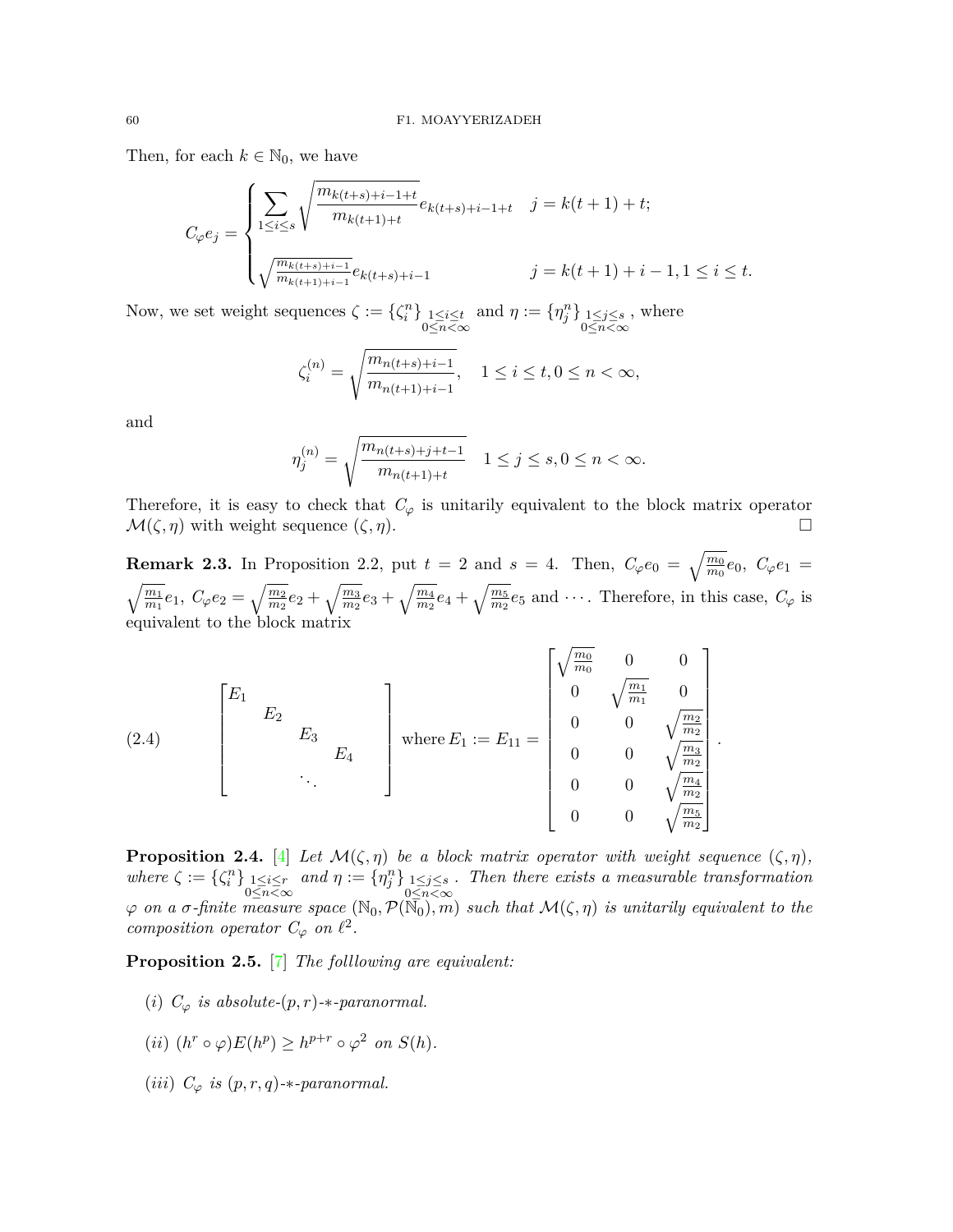**Theorem 2.6.** Let  $\varphi$  be a non-singular measurable transformation on  $\ell^2$  as in [\(2.2](#page-2-0)) and let  $p > 0$ ,  $r \geq 0$  and  $q > 0$ . Then the following assertions are equivalent

(*i*)  $C_{\varphi}$  *is absolute-* $(p, r)$ -*\*-paranormal on*  $\ell^2$ ;

(*ii*)  $C_{\varphi}$  *is*  $(p, r, q)$ -*\**-paranormal.

(*iii*) the block matrix operator  $\mathcal{M}(\zeta, \eta)$  as in Proposition 2.2 is absolute- $(p, r)$ -*\**-paranorma *and* (*p, r, q*)*-∗-paranormal.*

 $(iv)$   $(h^r \circ \varphi)(n)E(h^p)(n) \geq h^{p+r} \circ \varphi^2(n)$  *on*  $S(h)$ *.* 

(*v*) the following inequality for  $n \in \mathbb{N}_0$ , holds

$$
\left(\frac{m(\varphi^{-1}(\varphi(n)))}{m_{\varphi(n)}}\right)^{r} \frac{1}{m(\varphi^{-1}(\varphi(n)))} \sum_{l \in \varphi^{-1}(\varphi(n))} \frac{m(\varphi^{-1}(j))^{p}}{m_{j}^{p}} m_{j}
$$
\n
$$
\geq \left(\frac{m(\varphi^{-1}(\varphi^{2}(n)))}{m_{\varphi^{2}(n)}}\right)^{p+r},
$$
\n(2.5)

<span id="page-4-1"></span>*Proof.* Because of Propositions 2.4 and 2.5 we have (i), (ii), (iii) and (iv) are equivalent. Also, by a similar argument as in the proof of  $[Theorem 2.1, 4]$  $[Theorem 2.1, 4]$  $[Theorem 2.1, 4]$ , it is easy to see that (iv) and (v) are equivalent.  $\Box$ 

The conditions above simplify considerably if we specialize to the case of a repeated block Let  $\mathcal{M}(\zeta, \eta)$  be a block matrix operator where  $\zeta := \{\zeta_i^n\}_{\substack{1 \leq i \leq t \\ 0 \leq n < \infty}}$ and  $\eta := {\eta_j^n}_{0 \leq n < \infty}$ as follows:

<span id="page-4-0"></span>(2.6)  
\n
$$
\mathcal{M}(\zeta, \eta) : E \equiv E_1 \equiv E_1 = E_2 = \cdots
$$
\n
$$
\zeta : \zeta_i^{(n)} = \zeta_i, n \in \mathbb{N}_0, 1 \le i \le t;
$$
\n
$$
\eta : \eta_j^{(n)} = \eta_j, n \in \mathbb{N}_0, 1 \le j \le s.
$$

For any  $n \in \mathbb{N}_0$ , let  $i_n$  denote the solution to the conditions  $1 \leq i_n \leq t$  and  $n = k_1(t+1)+i_n-1$ for some  $k_1 \in \mathbb{N}_0$ . Similarly, let  $v_n$  satisfy  $1 \le v_n \le s$  and  $n = k_2(t + s) + v_n - 1 + t$  for some  $k_2 \in \mathbb{N}_0$ .

**Theorem 2.7.** Let  $\mathcal{M}(\zeta, \eta)$  be as in ([2.6\)](#page-4-0). Then the block matrix operator  $\mathcal{M}(\zeta, \eta)$  is absolute-(*p, r*)*-∗-paranormal if and only if the following three conditions hold:*

(i) if  $n = k(t + s) + i - 1 + t$  for  $1 \le i \le s$ , then for all  $1 \le i_j \le t$  and  $1 \le v_j \le s$  we have

<span id="page-4-2"></span>
$$
\left(\sum_{1\leq i\leq s} \eta_i^2\right)^r \sum_{\substack{j\in\varphi^{-1}(\varphi(n))\\j\equiv t \mod(t+1)}} \left(\sum_{1\leq i\leq s} \eta_i^2\right)^p \left(\frac{\eta_{v_j}^2}{\sum_{1\leq i\leq s} \eta_i^2}\right)
$$
\n
$$
+ \sum_{\substack{j\in\varphi^{-1}(\varphi(n))\\j\not\equiv t \mod(t+1)}} (\zeta_{i_j})^{2p} \left(\frac{\eta_{v_j}^2}{\sum_{1\leq i\leq s} \eta_i^2}\right) \geq \left(\sum_{1\leq i\leq s} \eta_i^2\right)^{p+r}
$$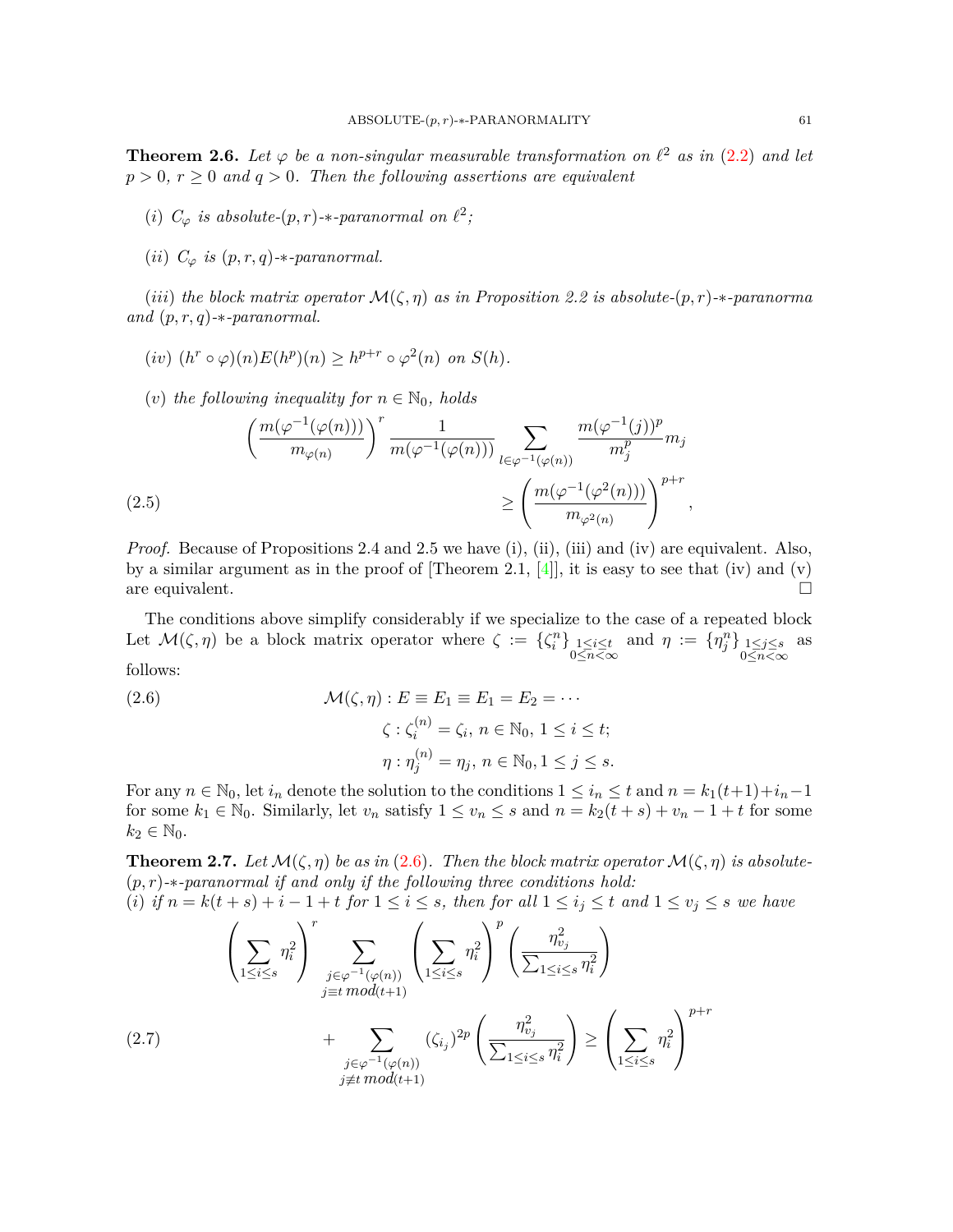(*ii*) *if*  $n = k(t + s) + q - 1$  *and*  $k$  *is even, for*  $1 \leq q \leq t$ *, we have* 

$$
(ii - a) \quad \zeta_q^{2r} \left( \sum_{1 \le i \le s} \eta_i^2 \right)^p \ge \left( \zeta_q^2 \right)^{p+r} \quad n \equiv t \mod(t+1)
$$
\n
$$
(ii - b) \quad \zeta_q^{2r} \zeta_{i_n}^{2p} \ge \zeta_q^{2(p+r)} \qquad n \equiv i_n - 1 \mod(t+1) \text{ and } 1 \le i_n \le t.
$$

(*iii*) *if*  $n = k(r + s) + q - 1$  *and*  $k$  *is odd, then for*  $1 \leq q \leq t$  *we have* 

$$
(ii - a) \quad \zeta_q^{2r} \left( \sum_{1 \le i \le s} \eta_i^2 \right)^p \ge \left( \sum_{1 \le v_n \le s} \eta_{v_n}^2 \right)^{p+r} \qquad n \equiv t \mod(t+1)
$$
\n
$$
(ii - b) \quad \zeta_q^{2r} \zeta_{i_n}^{2p} \ge \left( \sum_{1 \le v_n \le s} \eta_{v_n}^2 \right)^{p+r} \qquad n \equiv i_n - 1 \mod(t+1) \text{ with } 1 \le i_n \le t.
$$

*Proof.* First, we proof (i): since  $n = k(t+s) + i-1+t$  for  $1 \leq i \leq s$ . Thus  $\varphi(n) = k(t+1) + t$ and  $\varphi^{-1}(\varphi(n)) = \{k(t+s) + i - 1 + t : 1 \le i \le s\}$ . By using Proposition 2.2, we have

$$
m(\varphi^{-1}(\varphi(n))) = \sum_{1 \le i \le s} m_{k(t+s)+i-1+t} = \sum_{1 \le i \le s} (\eta_i^{(k)})^2 m_{k(t+1)+t},
$$

since for any  $k \in \mathbb{N}_0$ ,  $\eta_i^{(k)} = \eta_i$ . So  $m(\varphi^{-1}(\varphi(n))) = \sum_{1 \leq i \leq s} \eta_i^2 m_{k(t+1)+t}$ . Also, since in this case  $\varphi^2(n) = \varphi(n)$ , therefore we have

$$
\left(\frac{m(\varphi^{-1}(\varphi(n)))}{m_{\varphi(n)}}\right) = \left(\frac{m(\varphi^{-1}(\varphi^2(n)))}{m_{\varphi^2(n)}}\right) = \left(\frac{\sum_{1 \leq i \leq s} \eta_i^2 m_{\varphi(n)}}{m_{\varphi(n)}}\right) = \sum_{1 \leq i \leq s} \eta_i^2.
$$

Now, we will calculate  $\frac{1}{m(\varphi^{-1}(\varphi(n)))} \sum_{j \in \varphi^{-1}(\varphi(n))}$  $m(\varphi^{-1}(j))^p$  $\frac{f'(j))^{p}}{m_{j}^{p}}$  *m<sub>j</sub>*. By using Proposition 2.2, we deduce that

$$
\frac{m_j}{m(\varphi^{-1}(\varphi(n)))} = \frac{\eta_{v_j}^2 m_{k(t+1)+t}}{\sum_{1 \le i \le s} \eta_i^2 m_{k(t+1)+t}} = \frac{\eta_{v_j}^2}{\sum_{1 \le i \le s} \eta_i^2}, \quad 1 \le v_j \le s.
$$

In sequel, we compute  $\left(\frac{m(\varphi^{-1}(j))}{m}\right)$  $\left(\frac{p-1(j)}{m_j}\right)^p$  for  $j \in \varphi^{-1}(\varphi(n))$ . To do so we consider two subcases.

Case1a:  $j = k_1(t+1) + t, k_1 \in \mathbb{N}_0$ , then we have  $\varphi^{-1}(j) = \{k_1(t+s) + i - 1 + t : 1 \le i \le s\}.$ By Proposition 2.2, we have

$$
\left(\frac{m(\varphi^{-1}(j))}{m_j}\right)^p = \left(\frac{\sum_{1 \le i \le s} \eta_i^2 m_{k_1(t+1)+t}}{m_{k_1(t+1)+t}}\right)^p = \left(\sum_{1 \le i \le s} \eta_i^2\right)^p.
$$

Case1b:  $j = k_1(t+1) + i_j - 1$  for  $k_1 \in \mathbb{N}_0$  and  $1 \leq i_j \leq t$ . In this case we get that  $\varphi^{-1}(j) = k_1(t + s) + i_j - 1 : 1 \leq i_j \leq t$ , so Proposition 2.2 implies that

$$
\left(\frac{m(\varphi^{-1}(j))}{m_j}\right)^p=\left(\zeta_{i_j}^2\right)^p.
$$

Therefore, for  $n = k(t+s)+i-1+t$  and  $1 \leq i \leq t$ , we conclude that  $(2.5)$  $(2.5)$  is equivalent to  $(2.7)$  $(2.7)$ .

Now, we proof (ii): In this case  $n = k(t+s) + q-1$  for  $1 \le q \le t$  and *k* is even. By [\(2.2](#page-2-0)) and [\(2.3](#page-2-1)), it is easy to see that  $\varphi(n) = \varphi^2(n) = k(t+1) + q - 1$  and  $\varphi^{-1}(\varphi(n)) = \varphi^{-1}(\varphi^2(n)) = n$ ,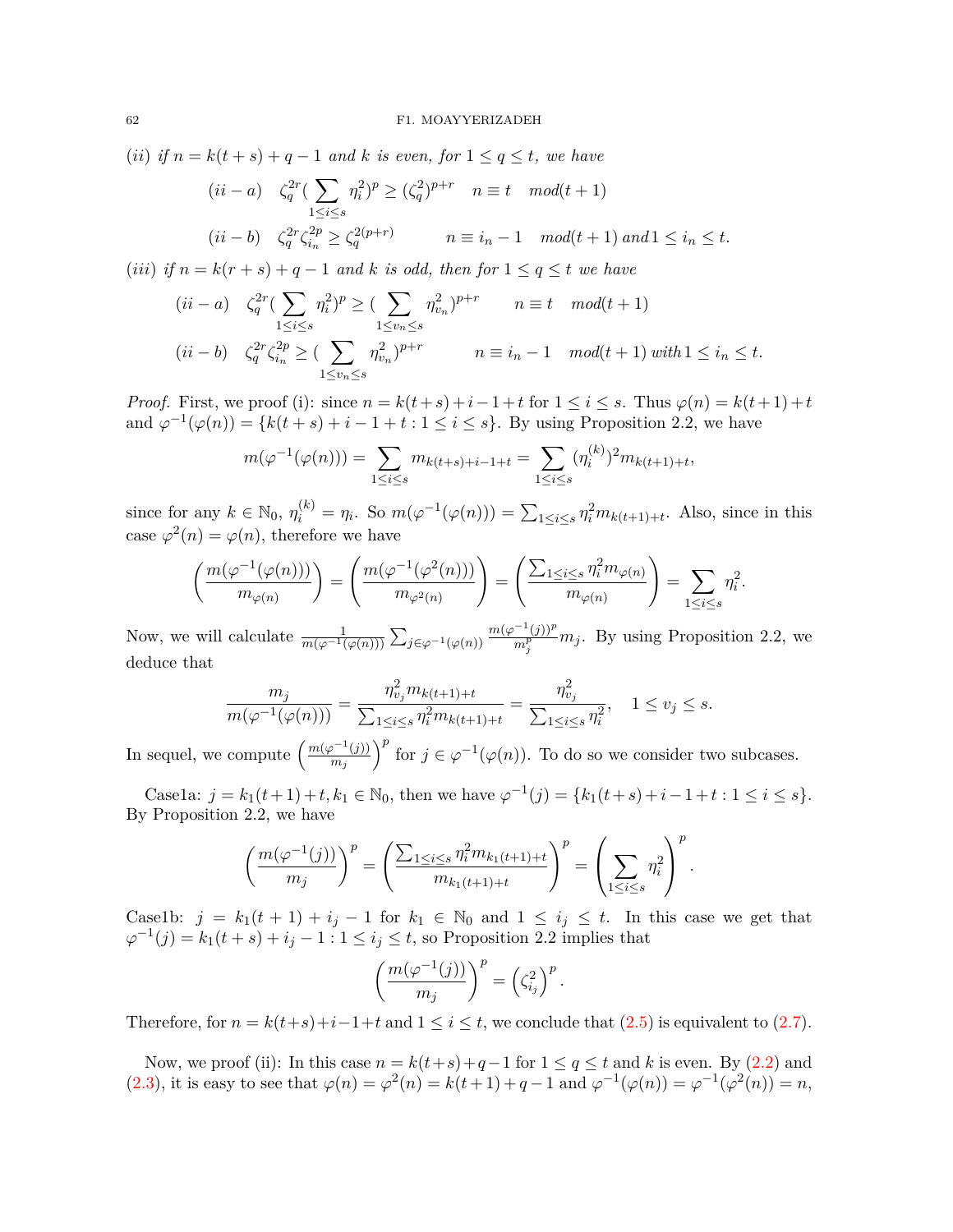by using Proposition 2.2, we get that

$$
\frac{m(\varphi^{-1}(\varphi(n)))}{m(\varphi(n))} = \frac{m(\varphi^{-1}(\varphi^{2}(n)))}{m(\varphi^{2}(n))} = \frac{m_{k(t+s)+q-1}}{m_{k(t+1)+q-1}} = \frac{\zeta_q^2 m_{k(t+1)+q-1}}{m_{k(t+1)+q-1}} = \zeta_q^2,
$$

Since  $\varphi^{-1}(\varphi(n)) = n$  for  $n = k(t+s) + q-1$ , obviously  $\frac{m(\varphi^{-1}(\varphi(n)))}{m}$  $\frac{f'(p(n))}{m_j} = 1$  for  $j \in \varphi^{-1}(\varphi(n)).$ Now we consider two subcases for computations of  $\left(\frac{m(\varphi^{-1}(j))}{m}\right)$  $\left(\frac{p^{-1}(j)}{m_j}\right)^{p'}$ ,  $j \in \varphi^{-1}(\varphi(n)).$ 

Case2a:  $j(= n) = k_2(t+1) + t$  for some  $k_2 \in \mathbb{N}_0$ . Hence, we have  $\varphi^{-1}(j) = \{k_2(t+s) + i 1 + t : 1 \leq i \leq s$ . Hence

$$
\frac{m(\varphi^{-1}(j))}{m_j} = \frac{\sum_{1 \le i \le s} \eta_i^2 m_{k_2(t+1)+t}}{m_{k_2(t+1)+t}} = \sum_{1 \le i \le s} \eta_i^2.
$$

Case2b:  $j(= n) = k_2(t + 1) + i_n - 1$  for some  $k_2 \in \mathbb{N}_0$ , with  $1 \leq i_n \leq t$ . Obviously  $\varphi^{-1}(j) = \{k_2(t + s) + i_n - 1 : 1 \le i_n \le t\}$ , consequently

$$
\frac{m(\varphi^{-1}(j))}{m_j} = \frac{\zeta_{i_n}^2 m_{k_2(t+1)+v_n-1}}{m_{k_2(t+1)+v_n-1}} = \zeta_{i_n}^2.
$$

Thus we get that in this case  $(2.5)$  $(2.5)$  is equivalent to

$$
\begin{cases} \zeta_q^{2r} \left( \sum_{1 \le i \le s} \eta_i^2 \right)^p \ge \zeta_q^{2(p+r)} & n \equiv t, \mod(t+1), \\ \\ \zeta_q^{2r} \zeta_{i_n}^{2p} \ge \zeta_q^{2(p+r)} & n \equiv i_n - 1, \mod(t+1). \end{cases}
$$

Finally, we proof (iii):  $n = k(t + s) + q - 1$  for  $1 \le q \le t$  and *k* is odd. By ([2.2\)](#page-2-0) and ([2.3\)](#page-2-1), we have  $\varphi(n) = k(t+1) + q - 1$ ,  $\varphi^{-1}(\varphi(n)) = n$ ,  $\varphi^{2}(n) = k(t+1) + t$  and  $\varphi^{-1}(\varphi^{2}(n)) =$  ${k(t + s) + v_n - 1 + t : 1 \le v_n \le s}$  by using Proposition 2.2, we get that

$$
\frac{m(\varphi^{-1}(\varphi(n)))}{m(\varphi(n))} = \zeta_q^2, \ \frac{m(\varphi^{-1}(\varphi^2(n)))}{m(\varphi^2(n))} = \sum_{1 \le v_n \le s} \eta_{v_n}^2
$$

Also, by a similar argument as in the proof of (ii), we have

$$
\frac{m(\varphi^{-1}(j))}{m_j} = \begin{cases} \sum_{1 \le i \le t} \eta_i^2, & n \equiv t, \mod(t+1), \\ \zeta_{i_n}^2 & n \equiv i_n - 1, \mod(t+1) \end{cases}
$$

Consequently, for  $n = k(t + s) + q - 1$  where *k* is odd and  $1 \le q \le t$ , we get that [\(2.5](#page-4-1)) is equivalent to

$$
\begin{cases} \zeta_q^{2r} \left( \sum_{1 \le i \le t} \eta_i^2 \right)^p \ge \left( \sum_{1 \le v_n \le s} \eta_{v_n}^2 \right)^{p+r} & n \equiv t, \mod(t+1), \\ \zeta_q^{2r} \zeta_{i_n}^{2p} \ge \left( \sum_{1 \le v_n \le s} \eta_{v_n}^2 \right)^{p+r} & n \equiv i_n - 1, \mod(t+1). \end{cases}
$$

□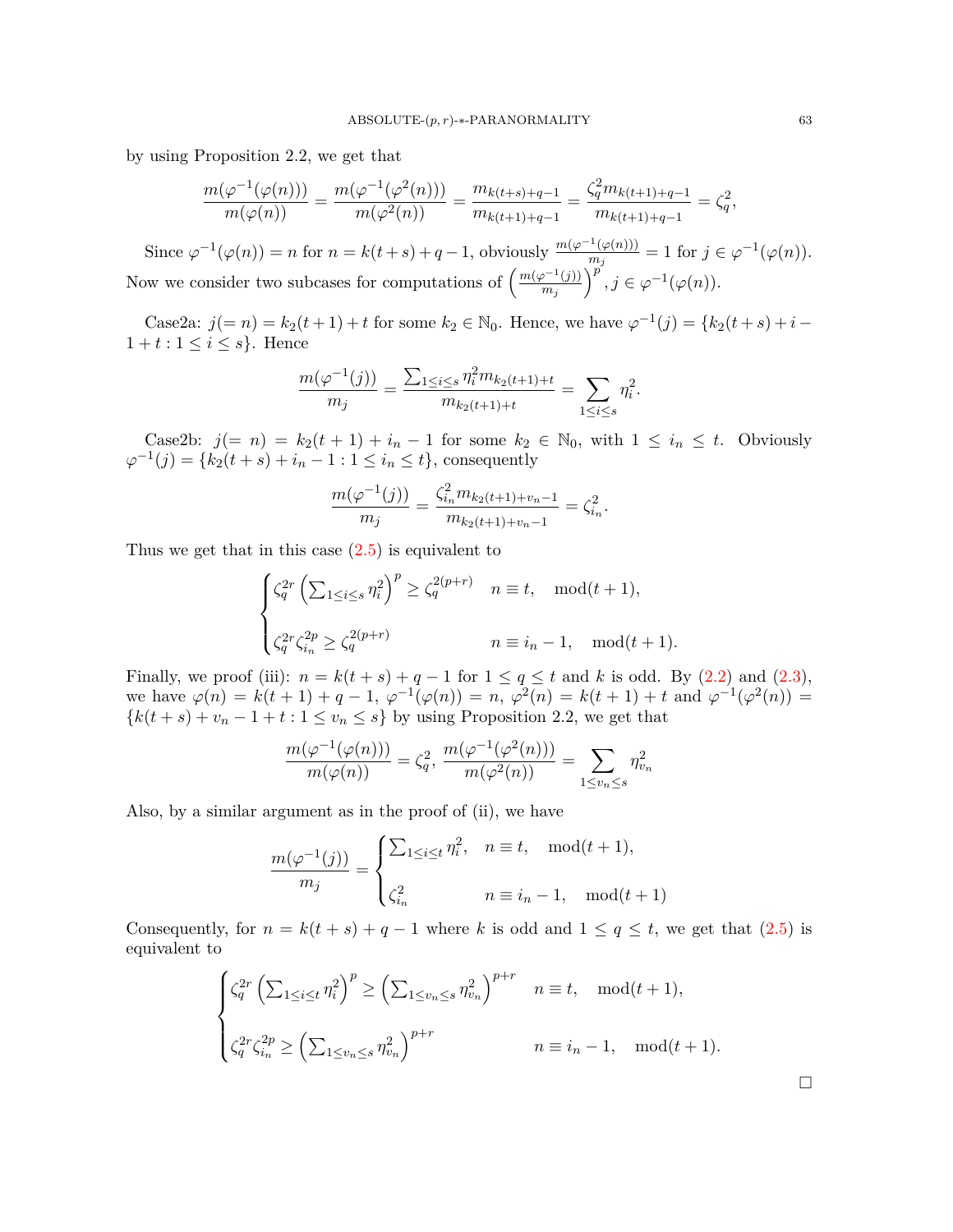**Example 2.8.** Let

$$
E := \begin{bmatrix} c & 0 \\ 0 & 1 \\ 0 & 1 \\ 0 & 1 \end{bmatrix} \quad \text{and} \quad \mathcal{M} := \begin{bmatrix} E \\ E \\ \vdots \\ \vdots \end{bmatrix}.
$$

Note that *c* is a fixed positive real number. Then some direct computations show that the conditions for *M* to be absolute  $(p, r)$ -*∗*-paranormal in Theorem 2.7 is equivalent to the following condition:

<span id="page-7-5"></span>(2.8) 
$$
c^{2p} \ge 3^p
$$
 and  $c^{2(p+r)} \ge 3^{p+r}$ 

Then by using  $(2.8)$  $(2.8)$  we can find *c* such that *M* is absolute- $(2, 3)$ -*\**-paranormal but it is not absolute- $(2, 4)$ -*\**-paranormal. Namely, put  $c = 1.8$ 

**Example 2.9.** Let

$$
F := \begin{bmatrix} a & 0 & 0 & 0 \\ 0 & b & 0 & 0 \\ 0 & 0 & c & 0 \\ 0 & 0 & 0 & 1 \\ 0 & 0 & 0 & 1 \\ 0 & 0 & 0 & 1 \\ 0 & 0 & 0 & 1 \\ 0 & 0 & 0 & 1 \end{bmatrix} \quad \text{and} \quad \mathcal{M} := \begin{bmatrix} F \\ & F \\ & & \ddots \\ & & & \ddots \end{bmatrix}.
$$

where  $a, b, c$  are fixed positive real number. Hence, by using Theorem 2.7, it is easy to see that *M* is absolute- $(p, r)$ -*∗*-paranormal if and only if the following conditions hold:

<span id="page-7-6"></span>(2.9) 
$$
16^{p} + 2a^{2} + b^{2} + 9c^{2} \ge 16^{p+1};
$$

$$
a^{2(p+r)} \ge 16^{p+r};
$$

$$
b^{2(p+r)} \ge 16^{p+r};
$$

$$
c^{2(p+r)} \ge 16^{p+r}.
$$

Therefore by using  $(2.9)$  $(2.9)$ , we can find *a*, *b* and *c* such that *M* is absolute- $(3, 4)$ -*∗*-paranormal, but it is not absolute- $(1,3)$ -*\**-paranormal. Put  $a = 5$ ,  $b = 6$  and  $c = 4$ , so this yields that the classes of absolute- $(p, r)$ -*∗*-paranormal operators are distinct for  $p > 0$  and  $r > 0$ . Also, by Theorem 2.6 we deduce that this block matrix operator can separate the classes of  $(p, r, q)$ -*\**-paranormal operators for  $p > 0$ ,  $r \ge 0$  and  $q > 0$ .

#### **REFERENCES**

- <span id="page-7-1"></span>[1] N. Braha and I. Hoxha, (*p, r, q*)-*∗*-paranormal operators and Absolute-(*p, r*)-*∗*-paranormal operators, J. Math. Anal, **3**(2013), 14-22.
- [2] C. Burnap, I. Jung and A. Lambert, Separating partial normality classes with composition operators, J. Operator Theory, **53** (2005), 381-397.
- <span id="page-7-3"></span>[3] J. Campbell and W. Hornor, Seminormal composition operators, J. Operator Theory **29** (1993), 323-343.
- <span id="page-7-4"></span>[4] G. Exner, I. Jung and M. Lee, Block matrix operators and weak hyponormalities, J. Integr. equ. oper. theory **65** (2009), 345-362.
- <span id="page-7-0"></span>[5] D. Harrington and R. Whitley, Seminormal composition operators, J. Operator Theory, **11** (1984), 125- 135.
- <span id="page-7-2"></span>[6] J. Herron, Weighted Conditional Expectation Operators, Oper. Matrices, **5**(2011), 107-118.